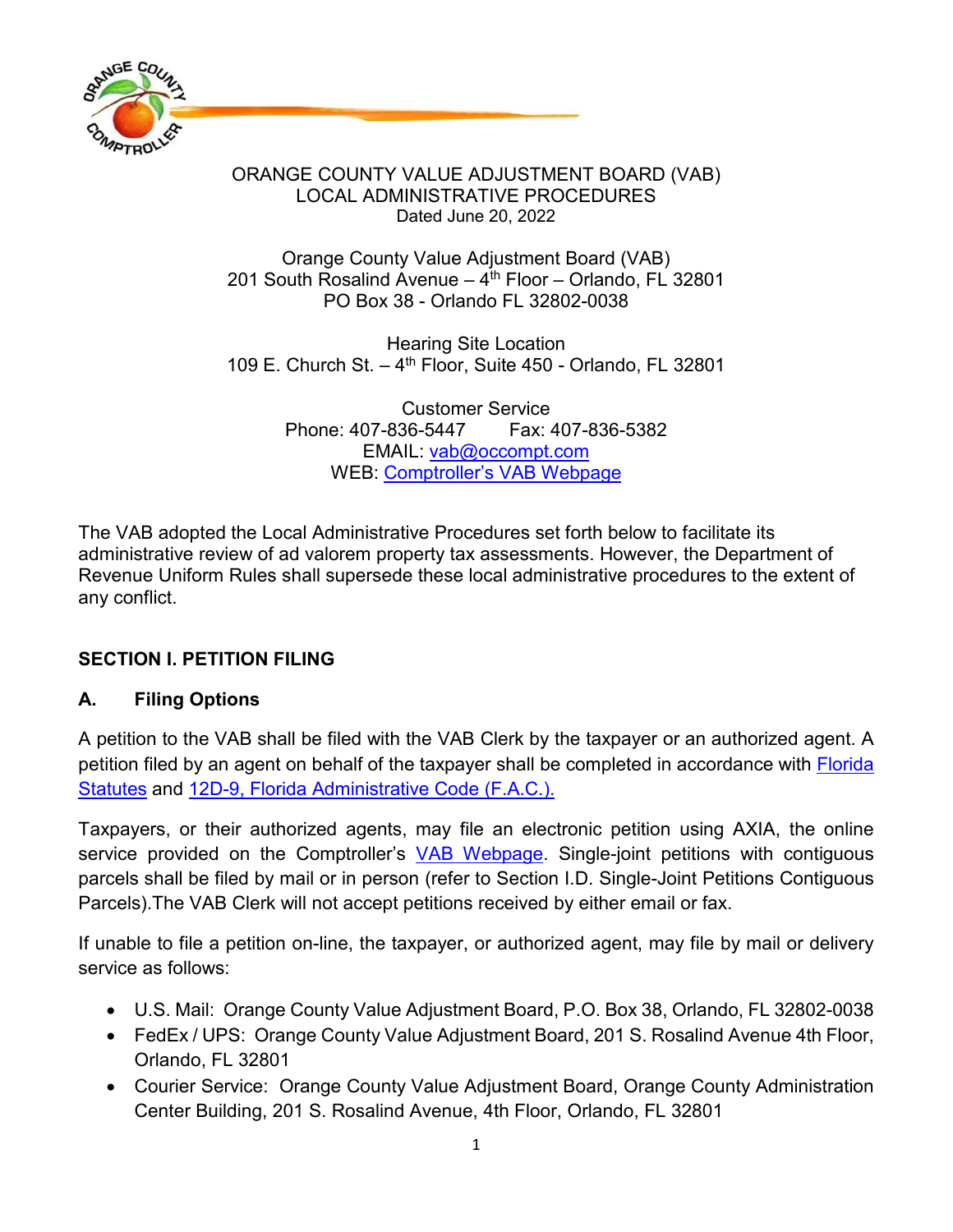

## **SECTION I. PETITION FILING (Continued)**

# **A. Filing Options (Continued)**

The taxpayer, or authorized agent, may file in person by appointment only by calling the VAB clerk at 407-836-5447.

## **B. Incomplete and Duplicate Petitions**

Incomplete petitions timely filed shall be completed to move forward to a hearing. Incomplete petitions include those missing fee payments, incorrect or missing parcel ID / tangible personal property (TPP) account number, petition type, mailing address, letter of authorization). The VAB Clerk will issue a Clerk's Notice to notify the petitioner of the missing information. The petitioner shall complete the petition within 10 calendar days from the date of notification. The VAB Clerk will not schedule incomplete petitions for a hearing unless all issues have been resolved as specified in the Clerk's Notice. No exceptions will be made to move forward with a hearing.

Duplicate petitions timely filed on the same parcel received shall be resolved to move forward to a hearing. The VAB Clerk will issue a Clerk's Notice to notify the property owner and petitioners of the duplicate petition filing. The owner shall satisfy petition-filing requirements within 10 calendar days from the date of notification. Duplicate petitions not resolved within 10 calendar days from the notice date will not move forward to hearing. The VAB Clerk will make no exceptions to move forward with a hearing.

# **C. Letters of Authorization**

A petition signed by anyone other than the property owner, and not otherwise signed by the taxpayer, or an agent subject to licensure, will require a Letter of Authorization (LOA) at the time of petition filing. The VAB Clerk will issue a Clerk's Notice to notify the petitioner of the missing document. The petitioner shall submit the LOA within 10 calendar days from the date of notification.

# **D. Filing Fees**

Filing fee exemptions, and waivers granted, are in accordance with Chapter 194 [and 196, Florida](http://www.leg.state.fl.us/STATUTES/index.cfm?App_mode=Display_Index&Title_Request=XIV#TitleXIV)  [Statutes,](http://www.leg.state.fl.us/STATUTES/index.cfm?App_mode=Display_Index&Title_Request=XIV#TitleXIV) and Rule [12D-9,](https://www.flrules.org/gateway/ChapterHome.asp?Chapter=12D-9) F.A.C. and Rule 12D-10, F.A.C. Petition filing fees for electronically filed petitions shall be paid by credit card. Petition filing fees for petitions not filed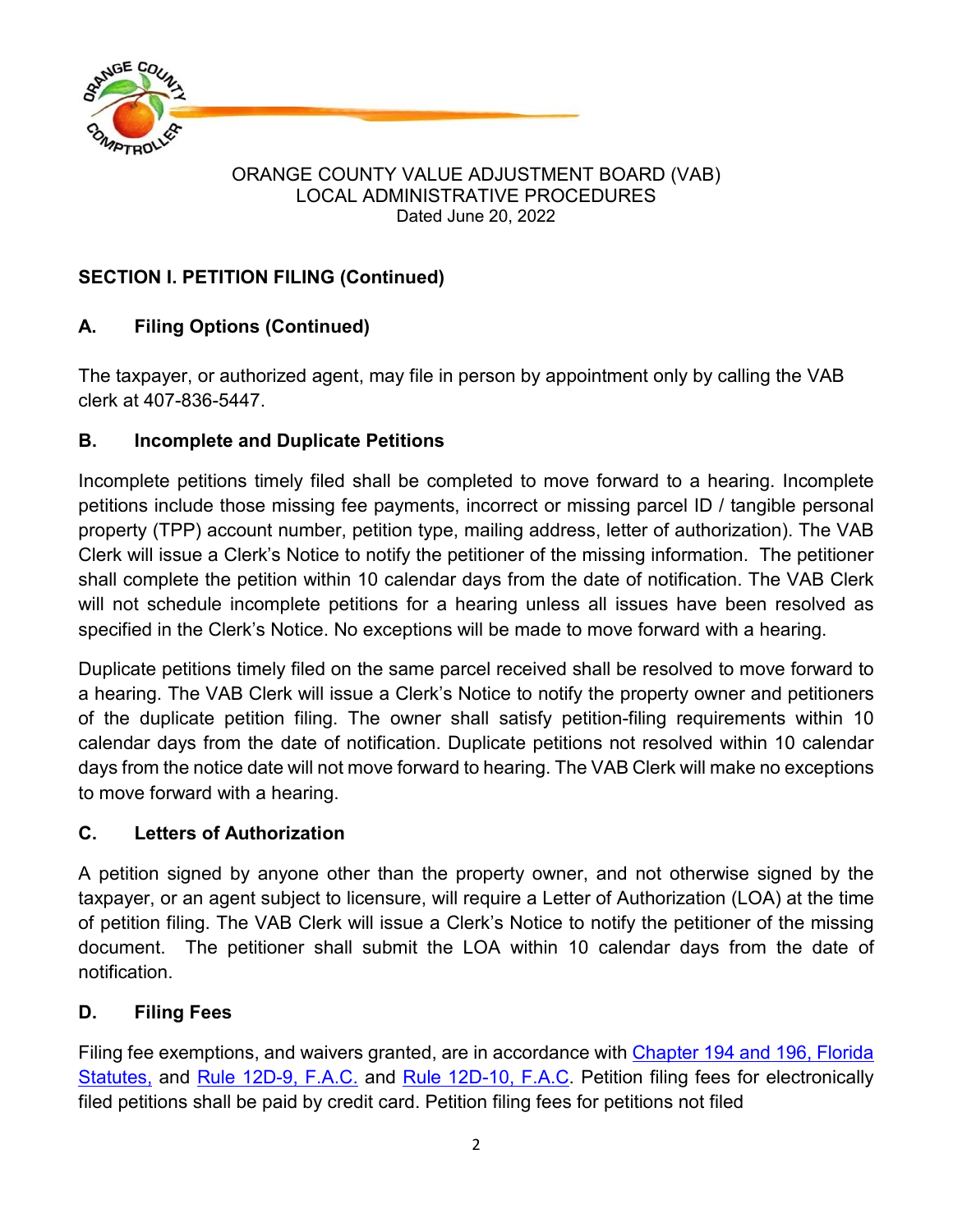

# **SECTION I. PETITION FILING (Continued)**

# **D. Filing Fees (Continued)**

electronically shall be paid by cash, check, or money order and should be made payable to the Orange County Board of County Commissioners.

There is a \$15 filing fee per property parcel unless filing for a single-joint petition approved by the Property Appraiser's Office (PAO). See Section E. Filing fees are non-refundable except when an excessive filing fee has been collected due to an error by the VAB Clerk or through the electronic filing system. The VAB Clerk will issue a refund for overpayments in excess of 10.00.

# **E. Single-Joint Petitions (Contiguous Parcels)**

Prior to filing a single-joint petition for contiguous parcels, the petitioner shall submit for review by the PAO a list of parcels and corresponding values. Once the PAO has made a determination, the petitioner shall submit an electronic CSV Excel spreadsheet file to the VAB Clerk. Petitioners shall demonstrate the PAO's determination affirming contiguous parcels using [Form DR-486 MU](http://floridarevenue.com/dor/property/forms/current/dr486mu.pdf) or electronic correspondence from the PAO.

In addition to the digital file of parcels, and PAO determination, the petitioner shall mail to the VAB Clerk a signed petition and list of all contiguous parcels included on the listing of parcels. All required documents shall be filed with the VAB Clerk prior to the petition filing deadline.

The filing fee for a single joint petition is \$15.00 for the first parcel plus \$5.00 for each additional parcel. Petitioners shall remit payment for all filing fees prior to the petition filing deadline.

# **F. Agent Utility Uploads**

Petitioners may e-file more than 10 petitions by providing a digital file to the VAB Clerk. In addition to the digital file of parcels, the petitioner shall mail to the VAB Clerk a signed petition and list of all parcels included on digital file. All required documents shall be filed with the VAB Clerk prior to the petition filing deadline.

The VAB Clerk will provide additional information pertaining to agent utility uploads on the [Comptroller's VAB Webpage.](https://occompt.com/vab/)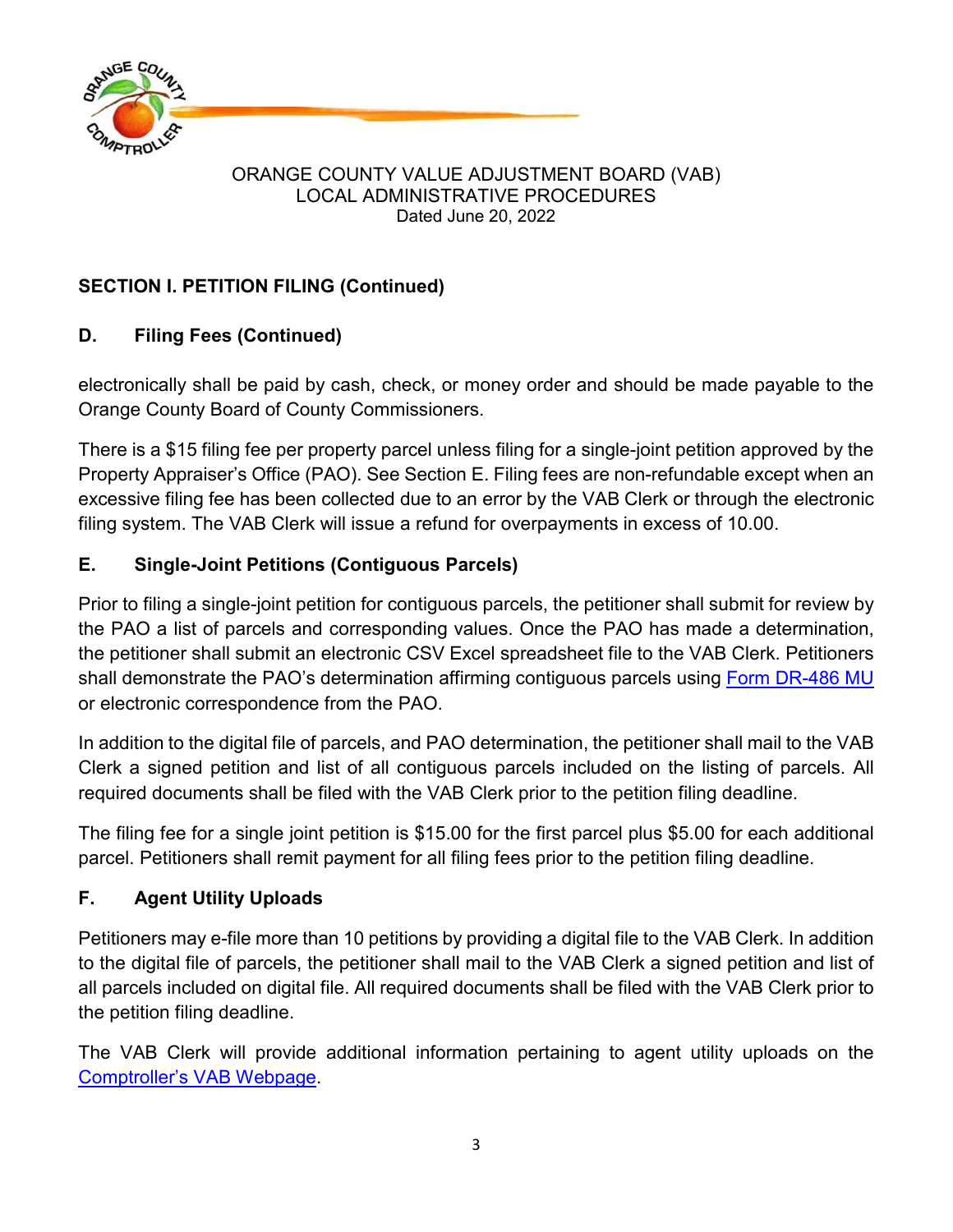

## **SECTION I. PETITION FILING (Continued)**

### **G. Filing Timelines**

The petition filing deadline date is the last date to file a petition with the VAB: Timelines for timely filed petitions are as follows:

- Denial of exemption or classification appeals Petitions shall be received on or before the 30th day following the mailing of the denial letter from the PAO at 5:00 p.m. (11:59 p.m. if filed online).
- Valuation appeals Petitions shall be received on or before the 25th day following the mailing of the Truth in Millage Notice (TRIM) from the PAO at 5:00 p.m. (11:59 p.m. if filed online).

The VAB Clerk will accept late-filed petitions in accordance with [12D-9, F.A.C.](https://www.flrules.org/gateway/ChapterHome.asp?Chapter=12D-9) The petition shall be accompanied by a written statement explaining the extenuating circumstances as to why the petitioner was unable to timely file the petition. In addition to the petitioner's written statement, the Board's designee may ask the petitioner to provide supporting documentation. The VAB Clerk will exempt any medical extenuating circumstances from public records.

If the Board's designee finds that good cause does exist, the VAB Clerk will schedule the petition for a hearing. If good cause is not found, or it is determined that granting the petition would be injurious to the taxing process, the petitioner will be notified of the denial for a future hearing.

### **SECTION II. SPECIAL MAGISTRATES**

### **A. Executed Agreements**

All Special Magistrates appointed to serve Orange County shall enter into a service agreement with the VAB. Special Magistrates shall be independent of the Property Appraiser's Office and the Tax Collector's Office and work directly for the VAB.

### **B. Required Experience**

Special Magistrates shall have no less than five years' experience as State Certified Appraiser, Member of the Florida Bar or Member of a nationally recognized Appraiser's Organization.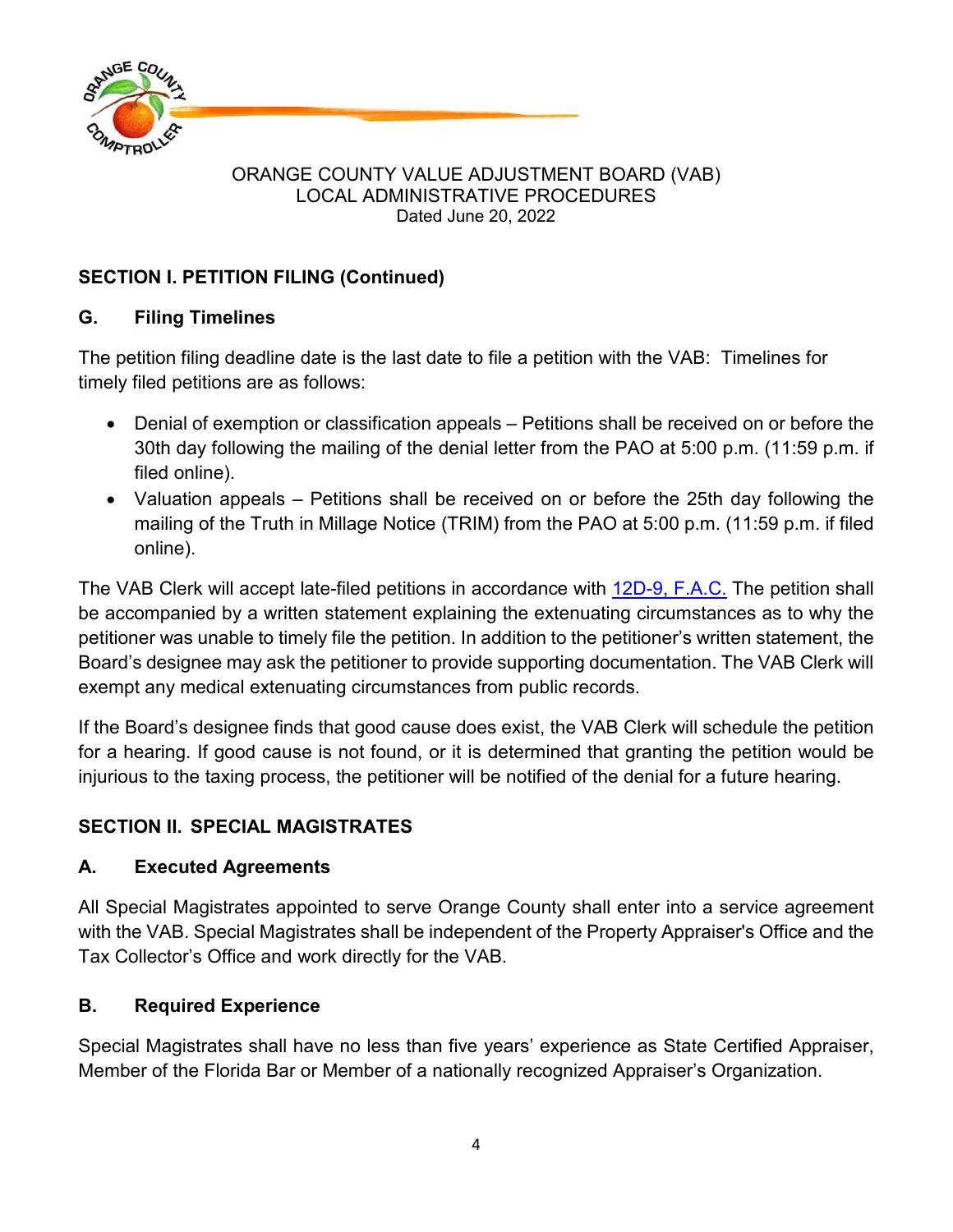

### **SECTION II. SPECIAL MAGISTRATES (Continued)**

## **C. Required Annual Training**

In accordance with  $Rule 12D-9.012(5)$ ,  $F.A.C.$  and prior to holding hearings, all Special Magistrates shall complete annual training provided by the Florida Department of Revenue (FDOR).

# **SECTION III.VAB HEARING & OPERATING PROCEDURES**

## **A. Hearing Hours and Notification**

Hearings will be conducted Monday through Friday beginning at 8:30 a.m. with the last scheduled hearing beginning at approximately 3:30 p.m. In-person hearings confirmed by the VAB Clerk will be conducted in the Magnolia Place Building, 109 E. Church Street, Suite 450 – 4th Floor, Orlando, FL or at the discretion of the VAB Clerk.

At least 25 days prior to the scheduled hearing, the VAB Clerk will provide the petitioner with an official Notice of Hearing and simultaneously notify the property appraiser of the hearing date. The Hearing Notice will be sent to the petitioner via the preferred communication method indicated on the petition form.

### **B. Special Accommodations**

In accordance with the Americans with Disabilities Act, the VAB Clerk will consider special accommodation requests. Any person requiring a special accommodation to view or participate in any proceedings of the VAB shall notify the VAB Clerk at (407) 836-7300, either at the time of the filing of the petition or no later than ten days prior to the proceeding at which such accommodation is required.

If any person requires an interpreter during the hearing, the person requiring an interpreter will be responsible for securing an interpreter and all costs associated with hiring an interpreter.

# **C. Evidence Submittals and Presentation of Evidence at Hearing**

All evidence submittals, and exchange of evidence procedures, shall comply with Florida Statutes and the Florida Administrative Code. All evidence to be considered during the VAB hearing shall be submitted to the PAO at least 15 days prior to the scheduled hearing date.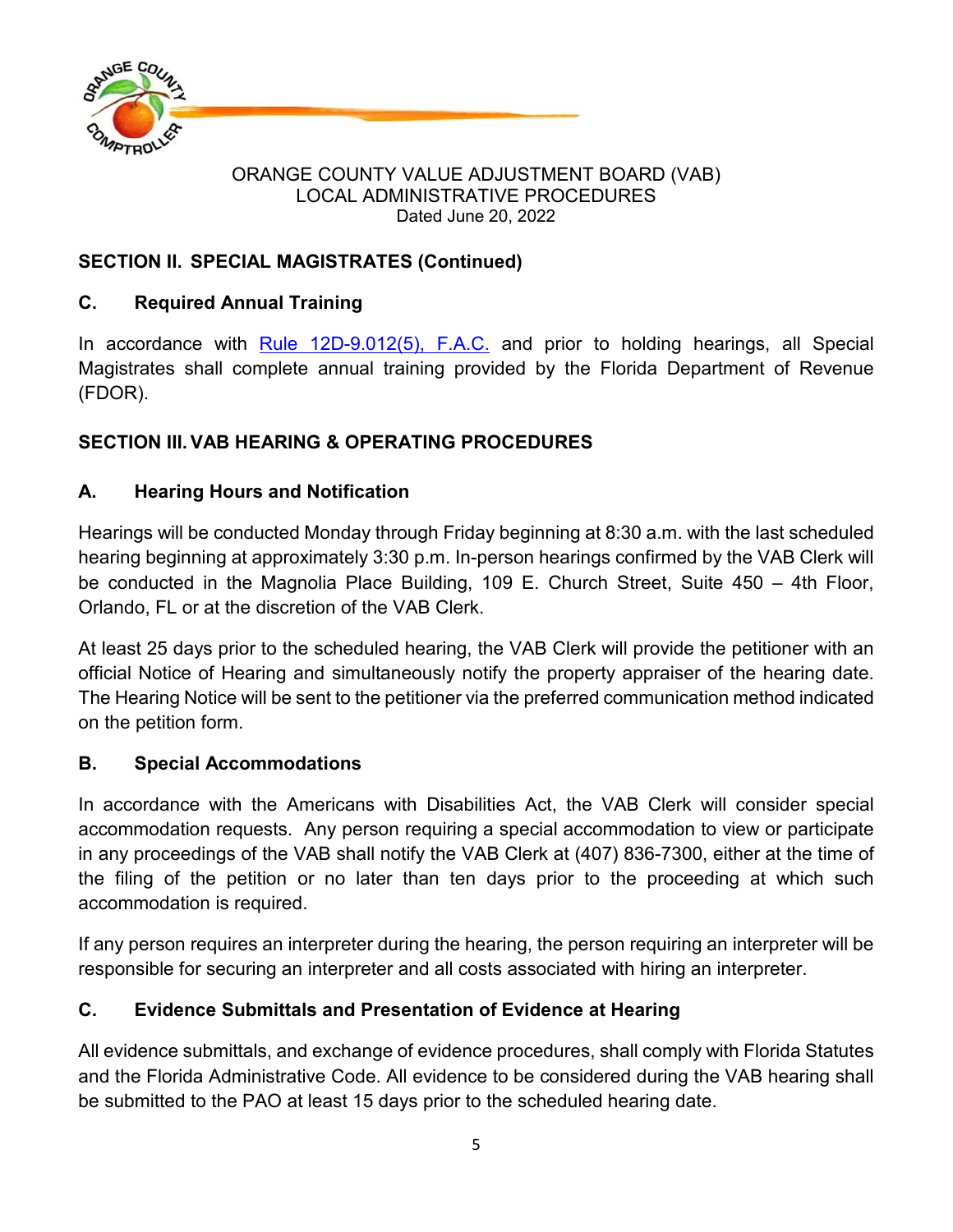

### **SECTION III.VAB HEARING & OPERATING PROCEDURES (Continued)**

### **C. Evidence Submittals and Presentation of Evidence at Hearing (Continued)**

If the 15th day falls on a Saturday, Sunday, or legal holiday, then all evidence shall be submitted on the previous business day.

The VAB will utilize the AXIA automated solution for collecting evidence. If unable to timely file evidence using Axia, petitioners may timely submit evidence using one of the methods provided by the PAO; however, delays could affect the timeliness of evidence submittals.

When submitting multiple petitions for adjacent or related properties and the same evidence applies to all those petitions, petitioners shall submit separate, duplicate copies of all evidence for each petition.

Petitioners requesting to exchange evidence with the PAO prior to the scheduled hearing shall adhere to evidence submittal requirements by providing evidence at least 15 days prior to the hearing and making the exchange request in writing. Such requests shall be included on the first page of evidence submittals.

Petitioners who will not attend the hearing, but would like the Special Magistrate to consider evidence at the hearing, shall follow all evidence submittal guidelines described under this section.

If the petitioner does not use the Axia solution for evidence submittals to the PAO, and timely submits evidence using one of the methods provided by the PAO, the petitioner may provide evidence identical to the contents provided to the PAO using the same format as provided to the PAO.

Parties submitting rebuttal evidence must provide the VAB Clerk with a digital copy of such rebuttal evidence at least one business day before the hearing. The VAB Clerk is not required to notify either party that rebuttal evidence has been received or uploaded to Axia.

The VAB Clerk is not authorized to download evidence from a thumb drive.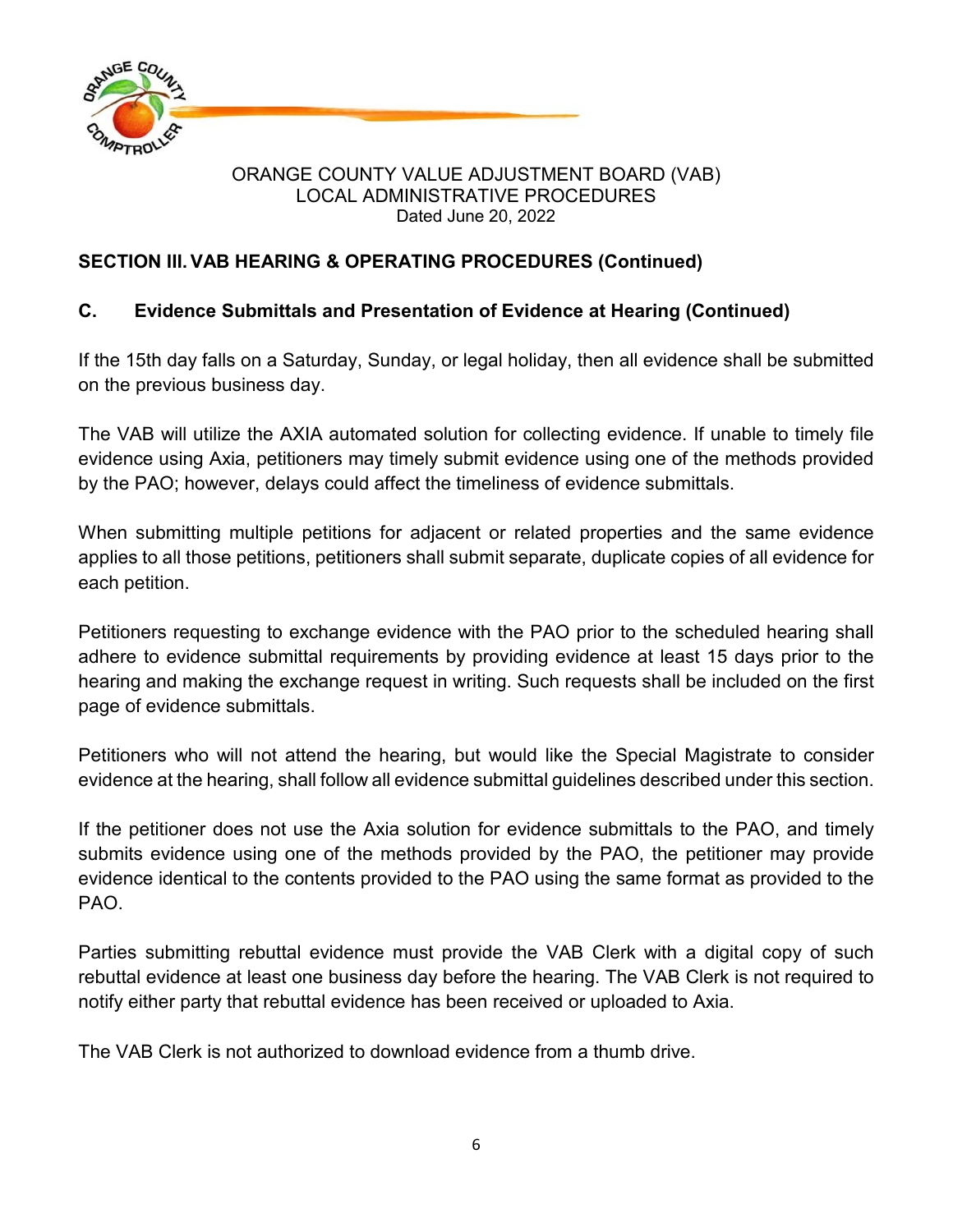

### **D. Virtual Hearings**

The petitioner and/or PAO may attend virtual hearings at no charge via WebEx from a computer, smart device or telephone. The VAB clerk will issue an official Notice of Hearing and WebEx Meeting invitation to the petitioner's email address provided at the time of petition filing. The VAB clerk will forward a WebEx meeting invitation to the general PAO email at [vabcal@ocpafl.org.](mailto:vabcal@ocpafl.org)

## **SECTION III.VAB HEARING & OPERATING PROCEDURES (Continued)**

### **E. Contact Information for VAB Correspondence**

The VAB Clerk will use the preferred method of contact provided by the petitioner, or the petitioner's agent, on the petition for all correspondence. The VAB Clerk will use the mailing address provided by the petitioner, or the petitioner's agent, on the petition.

It will be the petitioner's responsibility to update any electronic mailbox filters to allow correspondence from [vab@occompt.com.](mailto:vab@occompt.com) Written notification shall be provided to the VAB Clerk of any changes in the taxpayer name or agent's name, address, telephone, or similar contact information on the petition that occurs during the VAB process. All notices mailed or emailed to the physical address or email address of record will be considered received upon sending to the physical address or email address indicated on the petition.

Regardless of the preferred method of contact provided by the petitioner, on occasion, the VAB clerk may call the petitioner at the telephone number provided to confirm hearing attendance options.

### **F. Electronic Transmission Consent Form (ETC)**

Pursuant to [Section 192.048, Florida Statutes,](http://www.leg.state.fl.us/STATUTES/index.cfm?App_mode=Display_Index&Title_Request=XIV#TitleXIV) the VAB Clerk is authorized to transmit the Final Decision of the VAB electronically rather than by regular U.S. mail. Electronic transmission is authorized when the recipient consents in writing to receive the document electronically. If the petitioner consents with the electronic transmission, the petitioner shall send written authorization to [vab@occompt.com.](mailto:vab@occompt.com) When responding, petitioners shall provide their name and/or company name, if applicable and confirm that the e-mail address is correct.